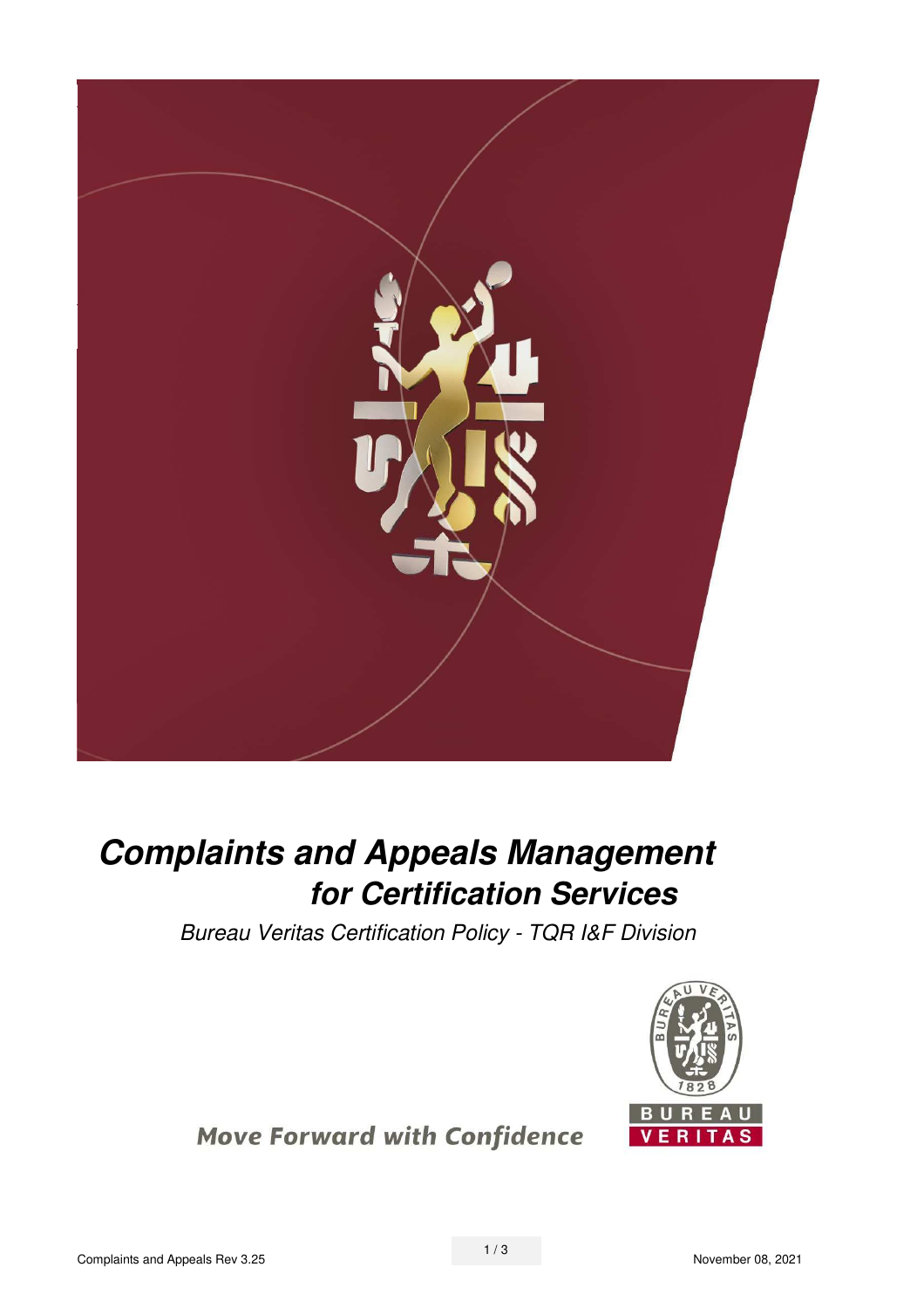### **INTRODUCTION**

The purpose of this Bureau Veritas Certification policy is to establish a standard and structured process for the management of Complaints and Appeals received by Bureau Veritas Certification. The purpose of this policy is to communicate the standard process to all operations to ensure that all appeals and complaints are handled in a professional and responsible manner.

# **1. Definitions**

The definitions used by Bureau Veritas Certification are the following:

#### **Complaint**

(ISO/IEC 17000:2020, 8.7): expression of dissatisfaction, other than appeal (8.6), by any person or organization to a conformity assessment body (4.6) relating to the activities of that body, where a response is expected.

#### **Appeal**

(ISO/IEC 17000:2020, 8.6): request by the person or organization that provides, or that is, the object of conformity assessment (4.2) to a conformity assessment body (4.6) for reconsideration by that body of a decision (7.2) it has made relating to that object.

# **2. Complaints**

#### Common Process Steps

#### **2.1 Receipt and Acknowledgement**

Complaint can be written (Formal Letter, Email, Website) or verbal (Phone Call, Feedback during sales visit or audit). The process of management of the complaints registered in our Website is the following:

- The acknowledgment of the complaint is done automatically
- On HO level, the dispatch of the email is done. If this is a complaint, this is transferred to a generic mailbox (groupghseinbv@bureauveritas.com)
- Then the complaint is transferred to the QHSE manager concerned for investigation and actions.

Complaints are handled at contracting entity level. An audit may be initiated to proceed with investigation, and the client shall be notified with reasons for the audit.

The complaint form and the complaint/appeal process is publicly available in the same languages as the public certification summaries published by Bureau Veritas Certification.

Upon receipt, complaints and appeals are acknowledged to sender within five working days, unless otherwise specified.

The Recipient of the complaint is either the person who received it directly or the one who entered the information. They are assigned to the validator who will determine the severity and decide actions according to this rating

#### **2.2 Responsibility**

Personnel who investigate complaints and appeals are always different from those who carried out the audits and made certification decision, without discrimination against the appellant or complainant.

- If (LTM) Local Technical Manager was involved, then a person, internal and independent, is appointed
- If Local Technical Manager was not involved; he or she can carry out the investigation.

Unless otherwise specified, LTM is the default channel for complaints and appeals.